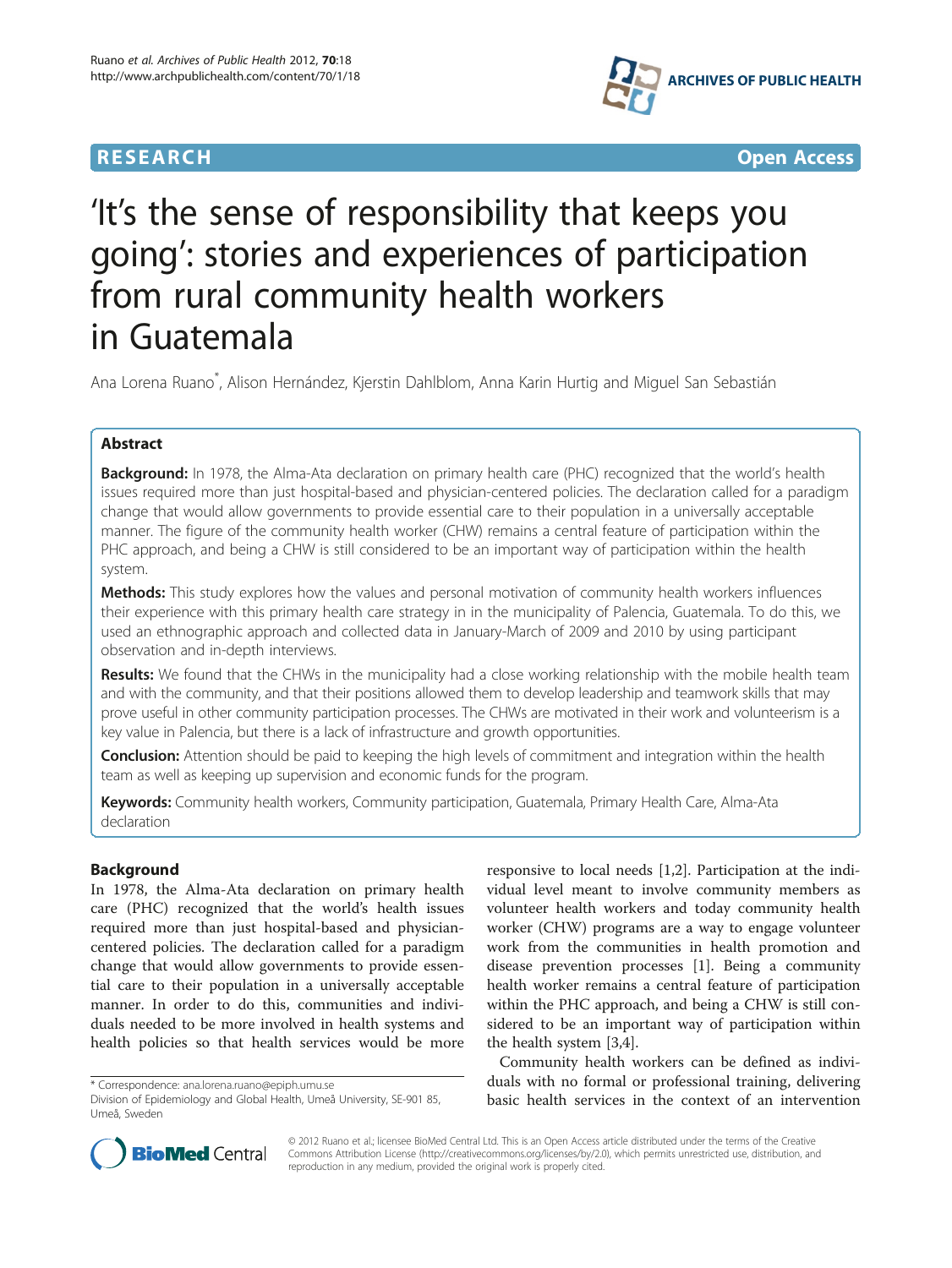[[4\]](#page-7-0). As community members, they are selected by, and accountable to their community and are supported by the health system, even if they are not necessarily part of it [\[5,6](#page-7-0)]. CHWs have been described as 'the cornerstone' of underfunded health systems because they bridge together, community-level interests and health systems goals [\[3](#page-7-0),[7](#page-7-0)-[9\]](#page-7-0). Studies show that successful CHW programs contribute to continuity of care and to increased compliance with treatments, even in isolated areas. They may improve communication levels between a health center and the population it provides care for by giving community members a voice and role in health promotion processes [[3-7\]](#page-7-0).

According to a recent Cochrane review [\[8](#page-7-0)], the use of community health workers has many proven benefits in a wide range of interventions that go from maternal and child health to tuberculosis control. However, these kinds of studies focus on the efficiency and efficacy of programs, and not on the lives and experiences that these community health workers have, and how that impacts community life. Other studies focus on the role that gender plays within these programs [[9,10\]](#page-7-0) or on how specific incentives can contribute to improving the sustainability of programs [\[11\]](#page-7-0), but do this without trying to gain a deeper understanding of how the experiences of CHWs can provide information about how they relate with their communities and the health system. These human factors are crucial to the success of CHW programs in health promotion. In this paper, we explore how the values and personal motivation of community health workers influences their experience with this primary health care strategy in Guatemala.

Guatemala started implementing CHW programs in the 1960s as a way to respond to the health system's inability to provide primary care to rural populations. Today there are two main types of CHW, with different levels of training and rosters of community-based services [[12](#page-7-0)]. The first are known as promotores de salud, who began working in the 1960s and focused on preventive and curative medicine at the community level. Many were trained by the Ministry of Health (MoH) and other non-governmental organizations (NGOs), and their role as 'little doctors' was to diagnose and treat a wide range of diseases. Historically, the *promotores* actively engaged in preventive medicine, integrated development projects and social and political movements [[12\]](#page-7-0). The MoH no longer trains *promotores*, and it is impossible to know how many are still working today. However, we do know that their community-level work mainly consists of small 'clinics' where they charge for the services they render.

The second type of CHW collaborates with the MoH through the Sistema Integral de Atención en Salud [integrated health care system] known as the SIAS. This

program was implemented as a response to the Guatemalan state's 1996 mandate to provide health care to previously excluded populations. The program provides decentralized care to rural populations through outsourced NGOs that deliver a package of services that cover maternal health, infant and child care, emergency medicine and environmental health to jurisdictions of about ten thousand people [[12-15\]](#page-7-0). The SIAS works through mobile health teams made up of a physician or professional nurse, an auxiliary nurse and a rural health technician that make monthly visits to the communities. The team works with a team of volunteer CHWs in each of the communities in the jurisdiction, known as facilitadores comunitarios. The facilitadores' main duties are to facilitate the team's services to the community during their monthly visit, attend patients when the team is not present, identify cases for referral, maintain the census and epidemiological monitoring, and increase awareness of health issues. They participate in monthly capacitybuilding workshops and receive a first aid kit with overthe-counter medicines and receive a stipendium of about 50USD a month for fulfilling these responsibilities, to which they are expected to devote around four hours a day. They work directly under the nurse, who is in charge of their on-going training and supervises their work.

## Methods

## The setting

The municipality of Palencia, in the province of Guatemala, is located 18 km away from the capital city. Of the 55,410 inhabitants, 70% live in rural areas and about 38% is poor [[16](#page-7-0),[17](#page-7-0)]. The main economic activity is small-scale coffee plantations and subsistence farming. Previous studies in this municipality show that Palencia is a tight-knit community that values solidarity and trust, and its community leaders feel supported by the municipal and health authorities [[18\]](#page-7-0). This has allowed them to develop close working relationships between these authorities and the community leaders report feeling a deep commitment when it comes to community participation over long periods of time [\[19\]](#page-7-0).

The MoH in Palencia has a relatively well-developed infrastructure that allows 32 of the 49 communities to access either the health center or one of the seven health posts easily. For the 17 communities located more than two hours walking distance away, the SIAS has contracted one NGO to provide care through a network of twenty CHWs that act as facilitadores de salud for the health team.

#### Data collection

Data collection for this paper was carried out between January-March of 2009, and January-March of 2010.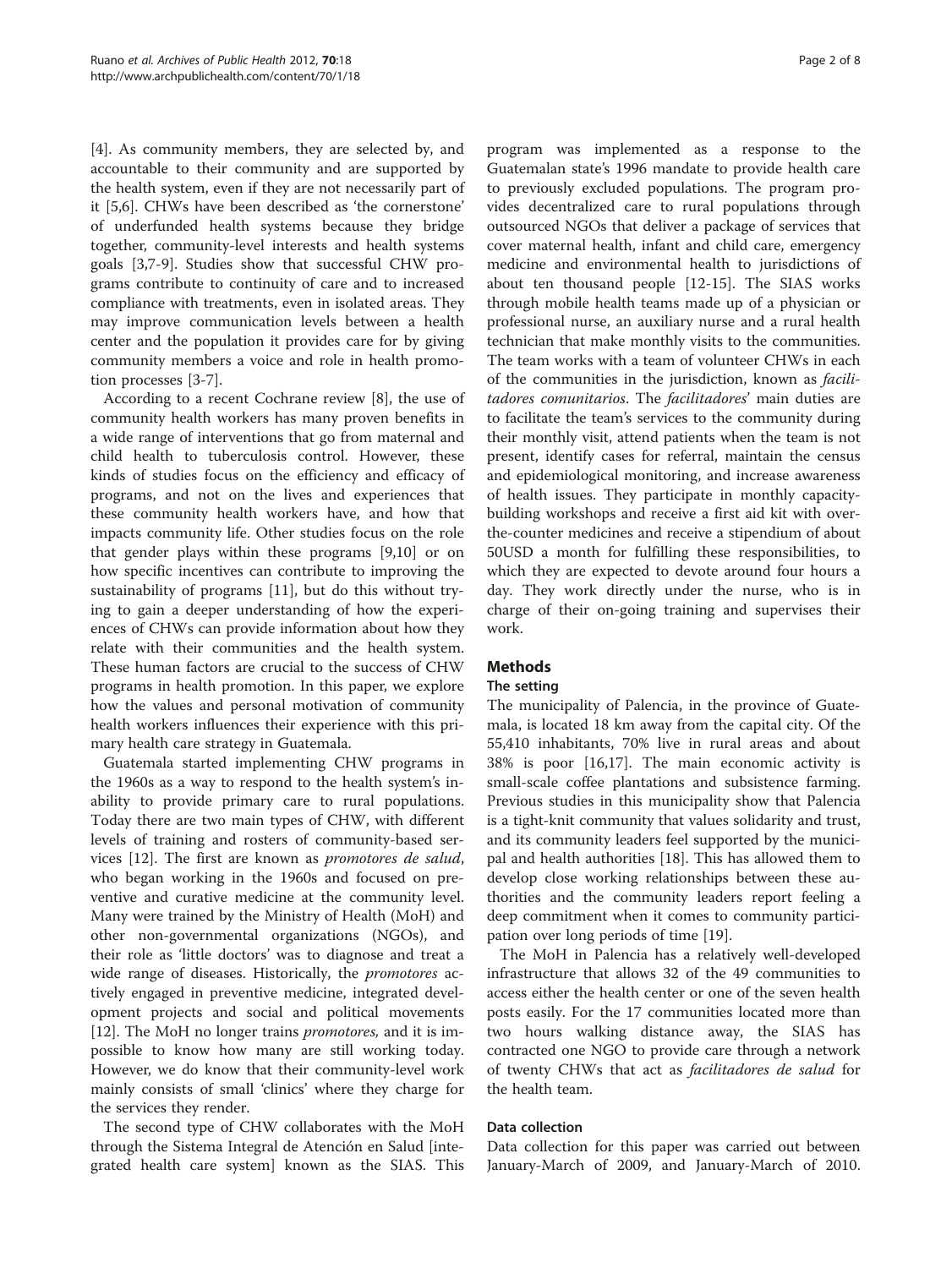During this time, the first author joined the health team in their visits to all the communities in the NGO's jurisdiction, and went to each community on at least two occasions, she also participated in two of the monthly training sessions conducted in Palencia's health center. Field notes and transcripts of interviews made up the core data, which was gathered through participant observation, in-depth interviews and informal, personal communications between the first author and the members of the health team. This was done as part of a larger study on the role of social participation in municipallevel health systems that is part of the first author's doctoral thesis.

Using purposive sampling, several informal interviews and eighteen in-depth interviews were conducted with two of the members of the health team and with sixteen facilitadores comunitarios. In Palencia, most of the facilitadores were female, so the thirteen interviews with female facilitadores and three with male ones reflected the actual gender distribution of the CHWs in this municipality. Of all sixteen facilitadores, only four reported finishing high school. Of those four, one had become a teacher and the other underwent training to become an auxiliary nurse, but had never worked as one. As with most people in Palencia, their main economic activity was agriculture and some had a small community pharmacy to supplement their income as well. In total, twelve of the sixteen *facilitadores* had been with the program for more than four years.

For the in-depth interviews, an interview guide focusing on the experience of being a CHW was used. The guide dealt with how the *facilitadores* got involved with the SIAS, what kind of training they had received and the work they carried out. We also discussed family support and personal interests, and their plans for the future. Seventeen out of the eighteen interviews were tape recorded with permission from the informant. Most of the data for this study was obtained by using in-depth interviews and discussions. However, the first author was a participant observer and gathered rich information through the writing of field notes. By using unstructured observation, a more complete social setting was captured. Observation is a dynamic activity that is more likely to produce evidence regarding processes than only using in-depth interviews [[20](#page-7-0),[21](#page-7-0)]. These observations were written down daily, and later provided contextual information for the carrying-out of the thematic analysis.

## Data analysis

The aim in applied ethnographic research is to study a particular situation or context in order to find the constructs, structures and phenomena that constitute a dynamic social process in a way that allows comparison

with social groups that might be similar or very different [[22,23\]](#page-7-0). Comparability and translatability are analog to the positivist construct of generalizability and validity, and they allow an ethnographer to gather data that provides a depth of understanding that would be impossible to gain through any other method [[22\]](#page-7-0).

By using thematic analysis, we identified themes characterizing the experiences of being a CHW in Palencia [[24\]](#page-7-0). Thematic analysis allows researchers to group codes and categories that are similar into themes that reflect specific patterns in the data [\[22\]](#page-7-0). This happened through the process of careful reading and coding of the data into meaning units grounded in the text [[25\]](#page-7-0). In our analysis, we identified emerging and a priori codes that were part of our interview guide. We summarized transcripts and outlined key points in the interviews, coded using the open code software program and identified categories through an interactive process between the researchers. The categories were then linked into themes and later corroborated by close scrutiny of the analysis [\[24,26\]](#page-7-0). The extensive field notes also provided rich information for the context of the interviews and served as additional documentation of the informal conversations between the first author and the facilitadores/ health team.

#### Ethical considerations

In Guatemala, it is only necessary to ask for ethical clearance when conducting clinical trials or human testing. However, we procured ethical clearance with the local municipal authorities, with the MoH and with the community health workers in our study. We did this by presenting our project and our methodology to all the participants. We obtained verbal informed consent from the interviewees and informed them that they could withdraw at any time without any consequences. We asked permission to tape record the interviews or to take notes, and guaranteed anonymity to all participants. In the findings, we used pseudonyms to protect our informant's identities. We later shared the results with all the informants.

## Results

We have characterized the experience of being a community health worker in Palencia into three themes: getting started, the motivation required for the job and finally, the work of a CHW.

#### Theme 1: Getting started

There were four different ways of getting involved as a facilitador comunitario in Palencia. The most common case in this municipality was to be asked by the community to 'step-up' to the position. This was the case for many of the municipality's *facilitadores*, who were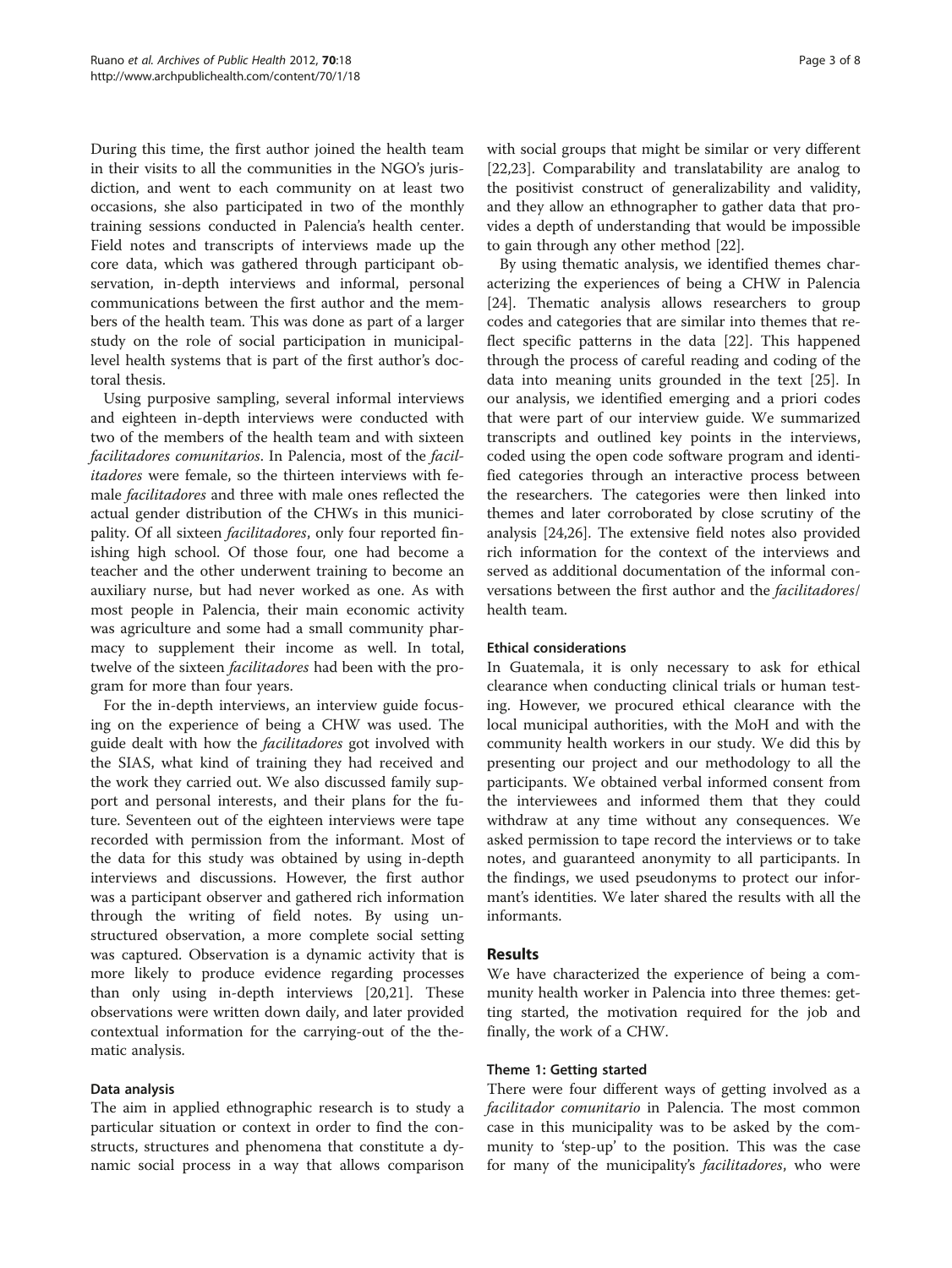asked to participate when the SIAS program started to work in the area. Mario was a leader in his community and was involved in other committees or initiatives before starting his work with the SIAS for his community. He had a long story of participation and leadership before deciding to focus solely on healthrelated issues. He told us:

I started because the community elected me and I accepted because I am very committed to my community and have been since the very beginning... I am the president of the development committee, I am a leader in my community and like I told you, I am here working and I will work until there is no more work to be done.

Sometimes, it was the health team and not the community who approached a community member with the request to work with them. This was the case for Ana, who started to work after receiving encouragement from the doctor to join the team and act as their community counterpart. This doctor supported her when going back to school and helped Ana get the necessary skills to become a facilitador:

[The doctor] said she could tell I was very smart and asked me if I wanted to work with her. I told her that I couldn't read or write, so I probably couldn't do the job. She told me that the job was a means to learn and so I started going to night school. She gave me the job and helped me to learn what to do and today I am still here.

Support from family members was an important factor when deciding to become a *facilitador* and parental and spousal support often played a major role in making this decision. Female *facilitadores* reported having the support of their spouse and the encouragement of their family members, and two of the three male facilitadores joined the program after many months of helping their wives with their workload. Their help included walking the few hours to Palencia's health center to retrieve drugs or supplies, or assisting their wives in daylong, tiresome activities like child-growth monitoring. As Doña Carolina from Pie del Cerro explains, her husband Mario got officially involved after years of supporting and helping her do the work:

I started when the health center invited me to participate, and I wanted to do it but I was pregnant at the time. So I worked as long as I could and then my sister and my husband helped me when I was too big. My sister stayed on even after I had the baby but then couldn't help me anymore and my husband continued to help me with small things. Then the

doctor asked me if I wanted him to officially help me, because he contributed so much already. That's how he got the job.

Finally, the fourth way to become a *facilitador* is to inherit the position. This was the case for Susana, who took the job after her mother had passed away. For her, continuing her mother's work was a way to pay tribute to her memory and it contributed to what she was already doing as the village's teacher. By doing both jobs, she felt as if she could help the children and their mothers more. She told us:

Working on both things (the school and the SIAS) gets me more support. It's very important because the kids' mothers look for me and know where to find me. Working with the school and this has shown me that people working together can improve things, and that deserves a lot of respect.

### Theme 2: The motivation behind the work

For some of the *facilitadores*, their values and personal characteristics of leadership and commitment to learning were channeled into health by the desire to become a health professional. They expressed that from a young age, they had wanted to become nurses or physicians. However, negative experiences with the educational system when they were young, their families' lack of funds to pay for nursing or medical school and the required travel made it impossible for them attain this particular goal. Through positive encounters with a doctor or a nurse, they were introduced to, and motivated to do primary care work. Out of these relationships, the *facilita*dores received one-to-one training and encouragement to learn. This made them feel special and allowed them to start working with health at the community level. Carolina, a woman who always had a desire to become a nurse herself, recalled how a nurse in the health post near her house helped get her into a study plan to become a promotor de salud and provided extra training:

I started to work in this when I was about 15, there was a nurse in the community where I grew up that was very nice to me. I would go to the health post to help clean and that's how I met her. Eventually there was a group of girls that wanted to learn how to inject patients, I was in that group, and that's how I started to work. I learned how to inject and I would help to clean up the post voluntarily... I was there once a week and when sick or hurt people would come, this nurse would tell me to go with her and I would. That's where I got practice. I learned to suture, put in an IV... That was a very nice experience... no one else there learned how to do all that but I did because I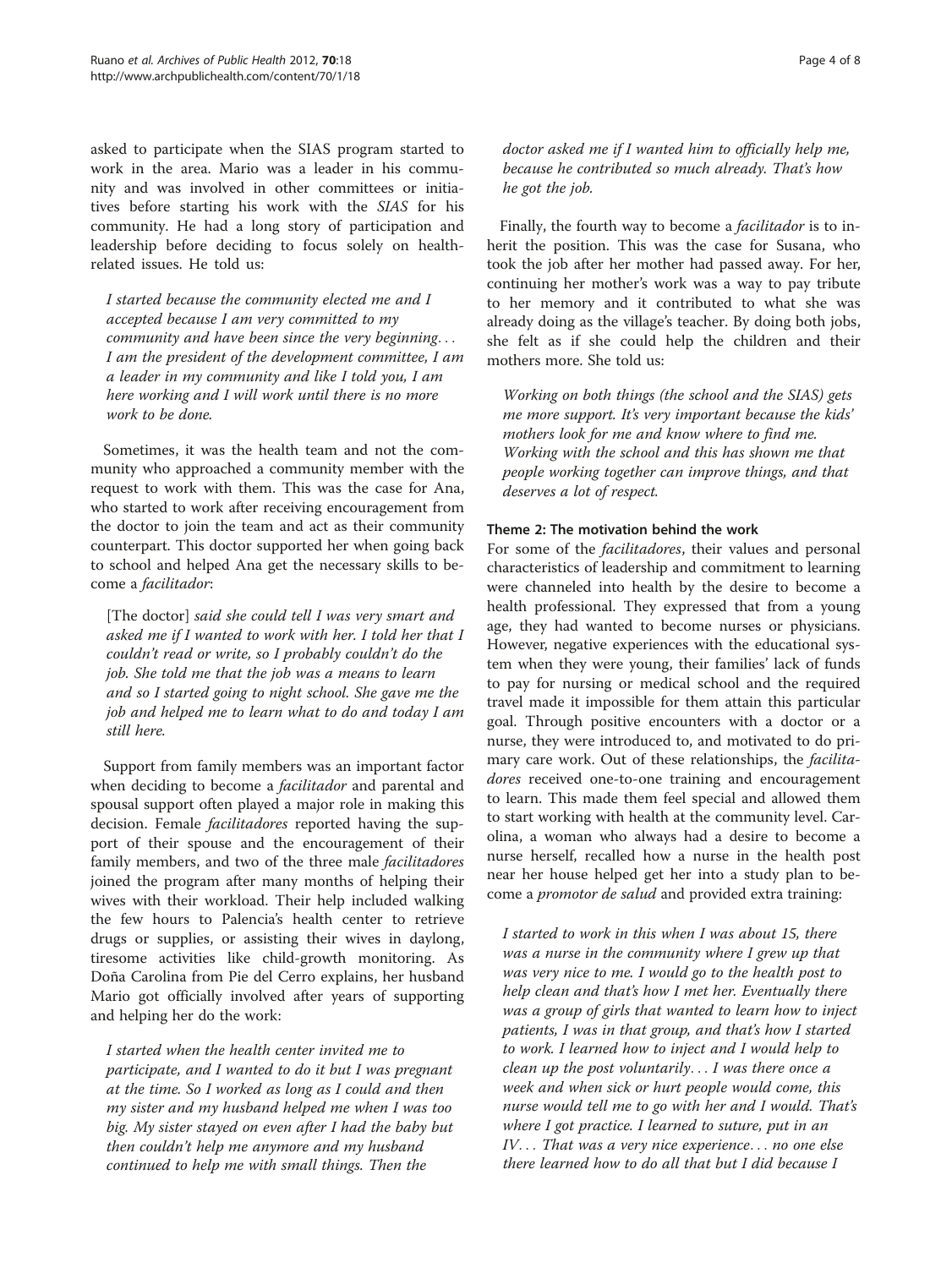stayed with the nurse, voluntarily. She would say 'let's do it together', I liked it, and I paid attention and helped her with the scissors or with other things. [After showing me] she would let me do it and that's how I learned... Everyone knew about me so when the SIAS started to work in 1996 or 1998 the community elected me and here I am, working still. I have learned a lot more with the training the SIAS gives us too.

The facilitadores comunitarios in Palencia feel that working together and giving their time to the community is the only way to achieve a better quality of life for everyone. By sharing their time and expertise, they can help others. These values are at the core of family and community life and give the facilitadores a sense of purpose and motivation to continue, even when the work piles on top of their other family and work responsibilities. Irina, who was chosen to be a *facilitadora* by her community, and who has a long experience of leadership in her parish church, explained:

[People] call me because they want me to help and I always do... it is my responsibility to do a good job because if you want what is best for your family, for your children, you also want what is best your community. That is my goal in life, to see my children grow and learn more and I tell them that participating is the way to do it. That is my purpose in life and I have served since 2004. It's just nice to help and teach others so that everyone knows what to do and how to help.

As facilitadores work with their communities, they develop a sense of commitment and responsibility to deal with the negative aspects of the work. Some of the *facilita*dores reported that the workload can get too heavy at times, and that time spent outside the home trying to deal with community members that expect payment, drugs or some manner of healthcare in return for allowing their children to be weighed or vaccinated can be tiring. Sometimes, the lack of support from official community committees or from stakeholders in the municipality can make the work seem overwhelming. Aurora has worked as a facilitadora for eight years, with her husband helping her for the last four. She told us how they deal with the lack of support and the weariness that can come from the job:

You feel the responsibility to serve because it starts like something you volunteer for and then you see it as something 'you have to do'. It's like a duty and you just have to do it. That motivates you, to see it like a responsibility you have so that when you come home from your normal work and are tired you keep going. It's the sense of responsibility that keeps you going.

#### Theme 3: The work of a CHW

There are specific tasks that facilitadores comunitarios have to do as part of their jobs in the SIAS and in Palencia, all the facilitadores reported having clearly outlined responsibilities. Knowing exactly what was expected of them from the SIAS and from the community meant they could take on the responsibility without the fear of over committing their time or of not being able to do the job. This has allowed them to develop close relationships with their community, which has a direct impact on how they carry out and feel about their work. Isabel is a 20-year-old that inherited the position from her sister. Counting her, there have been four facilitadores in her family. For her, being a *facilitadora* was a way to get closer to her community. She reflected on her feelings and said:

I am very close to the families I work with. I like how they treat me and how responsible they are when it comes to taking care of their children. All I have to do is to tell them we need to do something and they do it, even if they are busy with their housework. They know this is important and they let me work. They tell me that they will miss me when I leave the position... and I think this experience is really good and that it will help me later... I like working here.

Having an active relationship based on partnership and mutual respect and trust is at the core of the work dynamic between the health team and the *facilitadores*. Palencia's *facilitadores* and the health team described their interactions as open, flexible and mutually satisfactory. Their relationship was based on respect and on knowing the importance of each one's role within the team. The feeling that their positive outcomes stem from their teamwork and viewing their working relationship as a collaboration has provided an opportunity for both sides to learn and grow. This has contributed to creating a good work environment that promotes personal growth. The health team doctor told us:

Their work is very important; it helps me as a doctor so that I have information [about the people in that community] there when I need it. [The facilitadores] are definitely important because if they are not here, if they are not leaders, then all of our work come up short. That is their main role, to be leaders and to help, so we all work together.

Esmeralda started working as a facilitadora after being asked by Ana. Through her work she has been able to learn both through experience and by working together with the health team:

I like this job because we learn new things, we learn them in a clear way so that stuff that used to be kind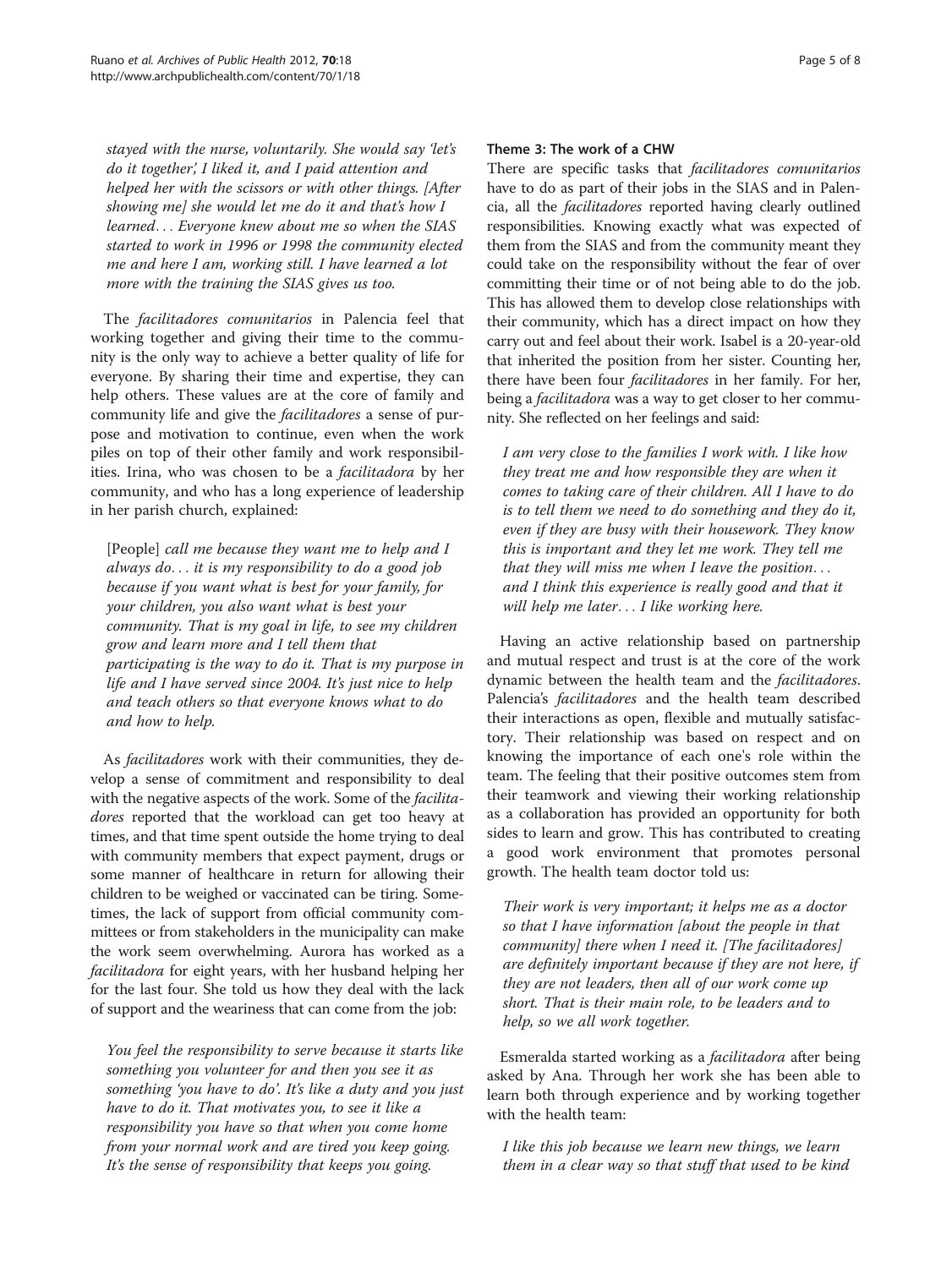of blurry, things we only used to hear others talk about, we understand now. We do that because the doctors and nurses tell us about it, they talk with us and that is really good. It makes me happy to know these things and to work with them, and I will keep at it until it's time to take my leave.

Finally, the work that the facilitadores comunitarios do was often seen as a chance to develop their leadership skills and to improve community life. This is because for them, becoming a *facilitador* was synonymous with becoming agents of change. Mario reflected:

I like to work with children and see them grow and be happy. I give them vitamins and I check on them and talk to their mothers so everyone understands... now more people come to see the doctor, accept the vaccines. You have to go out and see what needs the community has and do something about it. That is why you are a facilitador.

In general, the *facilitadores* felt that they were doing more than just 'going to work'. For most of them, the job was part of a larger process of community participation and leadership. Some had been involved in other projects before and some started to get involved because of this position. Many of them see it as an experience that will let them continue their community work, much like Mario:

[Being a facilitador comunitario] helps a lot because it gives you experience and each experience helps you in the future. If you start working in this and you already have experience from another project, another job, then that helps you. If I know how to be a leader and how to be a facilitador, then I can help with so many things.

The skills *facilitadores* acquire also help them to plan for their future. Some of them wish to keep on serving their communities, and see their job as a part of a larger scheme that leads to a better life for all the community. The work the *facilitadores* do lets them learn more about the responsibilities that community leaders need to have. To accept the position of facilitador comunitario requires the development of leadership skills because once other community members and leaders recognize the work the facilitadores do, they will try to get them involved in other areas. Like Carolina said:

People look me up because once they saw me as a leader; they always try to get me involved in everything. I give the community information and I help in any way that I can. No problem for us to do it, to help a little.

### **Discussion**

In Palencia, the *facilitadores* seem to be able to bring new voices and perspectives to community issues through the opportunities that their work with the SIAS brings. Their experience as CHWs has provided a means of contributing to the development of the community. Our findings show that the CHWs in this study seem to be satisfied with the work they are doing and the role assigned to them by the SIAS because it has allowed them to do work that they feel is meaningful and that fulfills their responsibility to the community. Because these CHWs integrate their work into their identity and see what they do in light of larger community processes, they have been able to create strong links between the community and the health system. In this section, we discuss the process of becoming, working and participating as community health workers in Palencia.

Previous studies have shown that one of the main components of successful community health worker programs is the ability to work closely with the communities they are serving [[6-8\]](#page-7-0). One of the ways by which CHWs schemes do this is by including local, community-chosen staff [\[5\]](#page-7-0). However, the experience of Palencia's CHWs show that initiation through community nomination is not the only way to find appropriate candidates. Familial relations provide potential applicants that know the job requirements and that have a shared vision of providing for the community. In addition, having input from the health team allows for the selection of individuals that fit in well with the team's chemistry. These alternative routes to becoming a CHW help to bring in candidates that have strong ties to the work of community development through health promotion. In Palencia's case, the individuals' path to becoming a CHW shows how they are all part of a tight social network at the community level, and how that network takes interest in its own development [\[19\]](#page-7-0). This leads to greater leverage in the community's dealings with health and municipal authorities.

In regards to the way the CHWs and the health team work, Lieu et al [[27](#page-7-0)] found that having clearly outlined responsibilities and communication channels contribute to improving the quality of the work carried out at the community level. The rapport and consequent bond between the health team and the CHWs is organic, and rises from the uniqueness of the context, interaction of personalities and the way these individuals work together to respond to community needs in a flexible manner [\[28](#page-7-0)]. The relationship between Palencia's CHWs and the health team was described as open, flexible and based on mutual respect. This leads to a strengthening of the services provided, to more referrals and to a clearer integration of the work between the project and the community staff. Finally,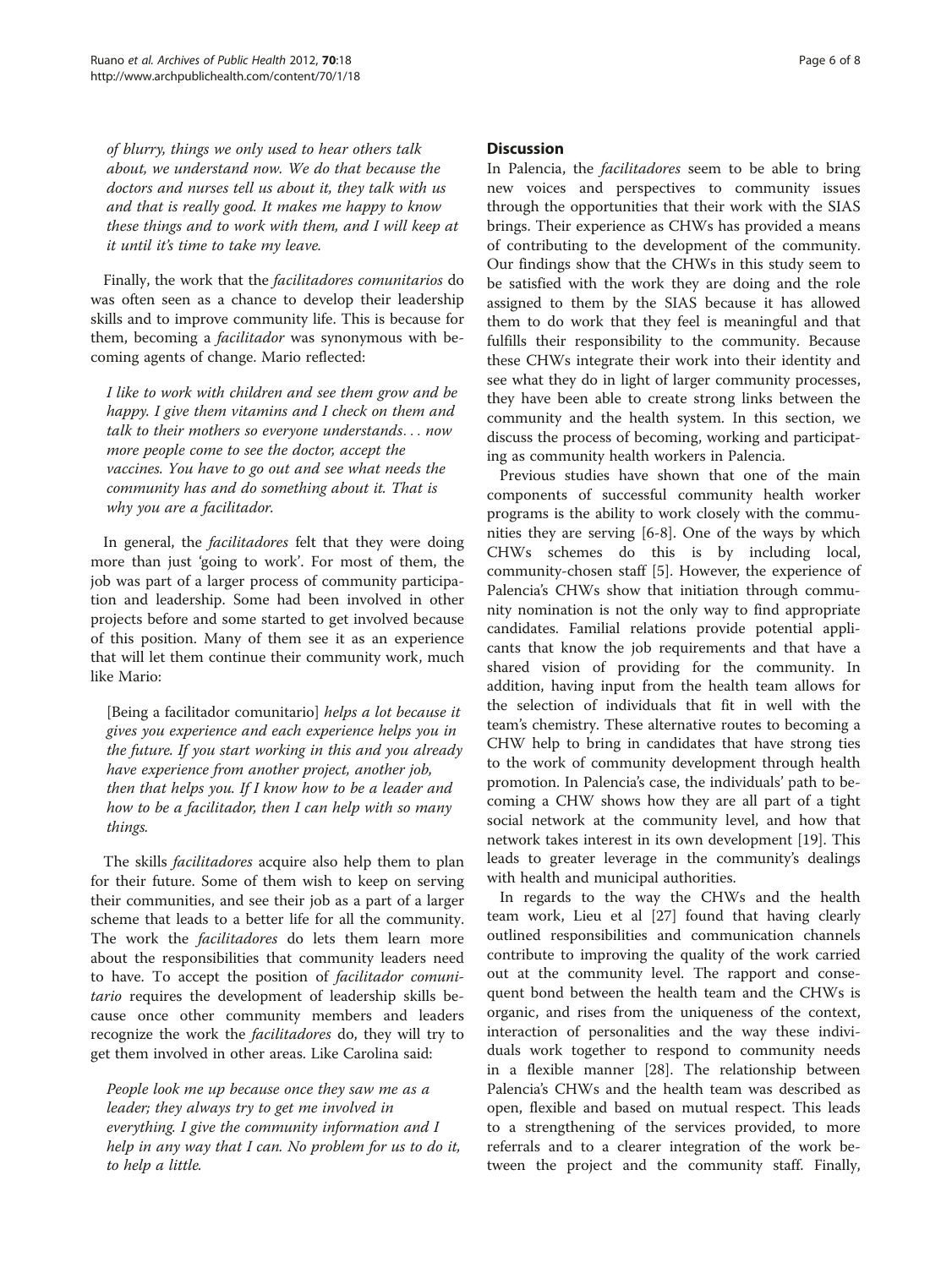having clear mechanisms help CHWs develop realistic expectations of the commitment that is required of them, which is a key factor in retaining community staff [[29\]](#page-7-0).

Having committed community health workers that feel connected to the people they serve is a cornerstone of the CHW model [[30\]](#page-7-0). By working directly with families, CHWs are able to develop unique relationships with both the community and the health system, something that makes them the center of coordination for community-level work [[7](#page-7-0),[29](#page-7-0),[31](#page-7-0)]. In Palencia, the feelings of connectedness reported by the informants stem from shared community values that place special importance on community life and volunteerism [\[19](#page-7-0)], and from their personal characteristics such as dedication, reliability, persistence and the ability to earn and maintain trust [[29\]](#page-7-0). Through this value set, CHWs develop a service attitude and obtain motivation to continue to work even in negative or complicated situations.

As a result of their work as CHWs, individuals gain knowledge, experience and skills that allow them to feel personal satisfaction and empowerment from their positions and daily activities [\[29,32\]](#page-7-0). By learning how to manage responsibilities and to work closely with the health team and their neighbors, the CHWs in Palencia were able to develop leadership and teamwork abilities. CHWs are often regarded as leaders in their communities because of their skills and knowledge, as well as for their ability to be flexible and respond to the different challenges of community work [[28\]](#page-7-0).

Because of their capacity to provide care for populations that are geographically or culturally isolated, health systems have recognized the importance of community health worker programs for many years. Superimposing CHW programs on weak health systems or placing undue burden on them often leads to failure. Community health worker programs usually suffer from inconsistent sources of funding resulting in high attrition rates from staff and community volunteers [\[29](#page-7-0)]. On a personal level, many CHWs find that there are few opportunities for advancement because of a lack of educational programs and institutional recognition of the position and work the CHWs do. In many programs, this has led to many CHWs either quitting or staying in their position because they feel obligated. The case of Palencia demonstrates how a CHW program resulted in predominantly positive and satisfying experiences for these community members, who felt their work allowed them to make a valuable contribution to their communities. Palencia does not represent a 'typical' Guatemalan municipality as it is located in a primarily urban area and has no ethnic minorities. We believe however that the study offers insights on important aspects of the interactions between CHWs, the health system and the community.

The study only included voices from the CHWs and some health workers, and did not include experiences of community members. The perspective of the community could have highlighted another picture regarding the role of the CHWs. Further research is needed regarding the quality of service and care that these CHWs provide and regarding the overall performance of the program.

### Conclusion

Currently, the community health workers in Palencia provide the kind of voluntary work that is needed to deliver care and health promotion initiatives to rural and isolated populations in the municipality. They do this by building close working relationships based on respect and trust with the mobile health team and with the communities they serve. By working as volunteer, community-based staff, the CHWs contribute to strengthening the ties between the health district and the population. They are able to use their positions to develop leadership and teamwork skills that translate to other areas of community work and participation process.

Community volunteerism is an important component of the PHC approach, and in Guatemala the CHW program has proven useful in improving coverage levels in rural areas. Attention should be paid to the health system conditions that foster high levels of commitment and integration with the health care team. Providing more structured training and professionalization opportunities may contribute to CHW motivation as well as improving the quality of care available in rural areas. Supportive relationships with the health care team should provide opportunities for expanding skills and knowledge, and the CHWs' contribution to the team's work should be recognized and valued.

The feelings of satisfaction that these community health workers obtain from their work stems from personal and community values around the importance of participation, volunteerism and group work. Their communities are characterized by active local involvement in many areas of community development, which promotes a sense of responsibility to contribute through individual and collective efforts. This provides the intrinsic motivation needed to overcome the constraints of their positions, namely a lack of medical and administrative resources and infrastructure. Explicit attention is needed to support the development of community structures, specifically the development of councils and committees that can provide opportunities for meaningful participation in the different spheres of community life, not just in health.

#### Competing interests

The authors declare we have no competing interests.